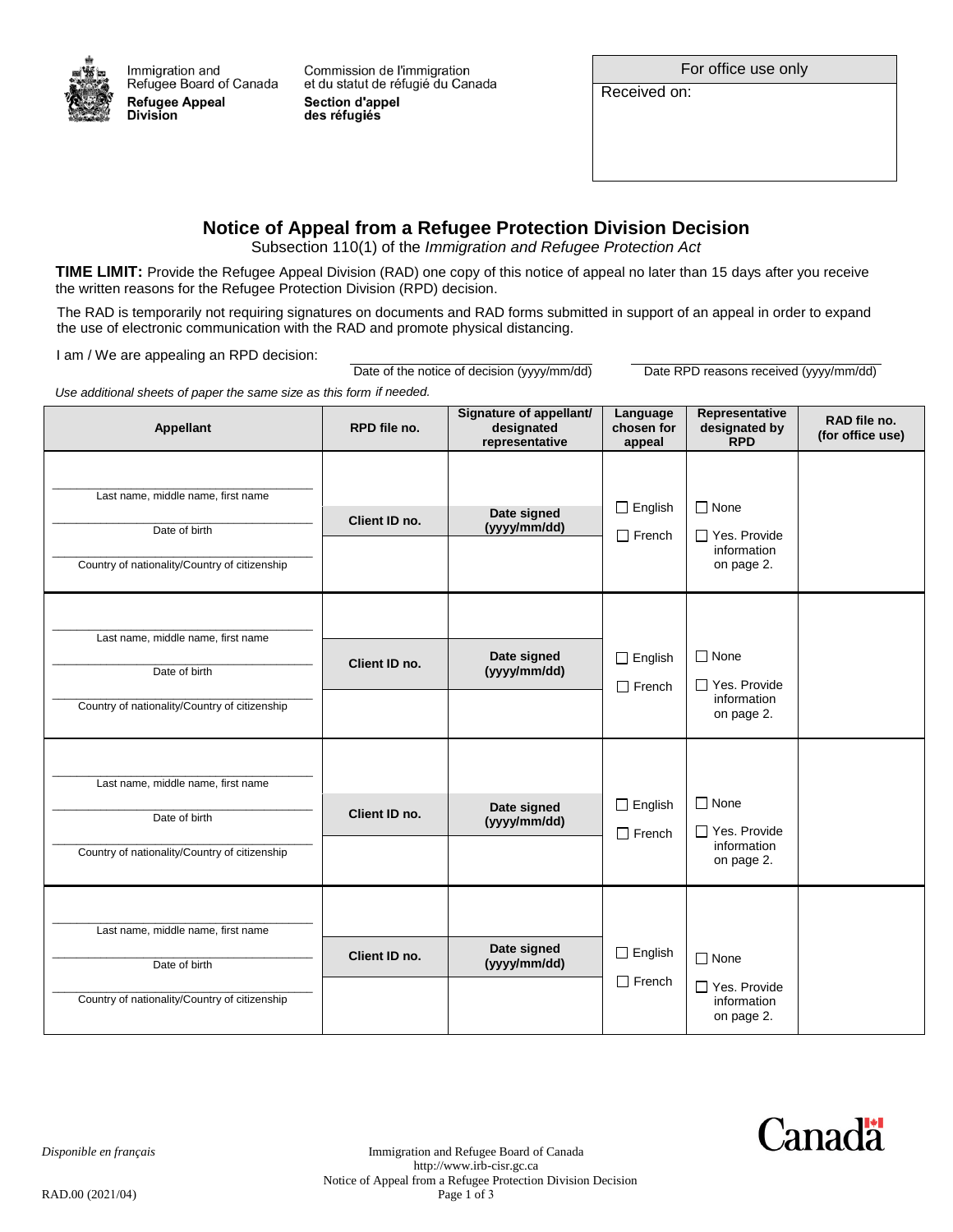| Last name, middle name, first name<br>Date of birth<br>Country of nationality/Country of citizenship | Client ID no. | Date signed<br>(yyyy/mm/dd) | $\Box$ English<br>$\Box$ French | $\Box$ None<br>□ Yes. Provide<br>information<br>on page 2. |  |
|------------------------------------------------------------------------------------------------------|---------------|-----------------------------|---------------------------------|------------------------------------------------------------|--|
| Last name, middle name, first name<br>Date of birth<br>Country of nationality/Country of citizenship | Client ID no. | Date signed<br>(yyyy/mm/dd) | $\Box$ English<br>$\Box$ French | $\Box$ None<br>□ Yes. Provide<br>information<br>on page 2. |  |

| <b>Address of appellant</b> |           |                     |                       |               |             |  |
|-----------------------------|-----------|---------------------|-----------------------|---------------|-------------|--|
|                             |           |                     |                       |               |             |  |
| No. and street              |           | Apt. no.            | City                  | Province      | Postal code |  |
| Area code<br>Cell phone     | Area code | Alternate telephone | Home fax<br>Area code | Email address |             |  |

| <b>Counsel contact information</b>                                                                                                                                                                                                                                                                                                                                                     |                                                                               |                     |                                         |          |  |             |  |  |
|----------------------------------------------------------------------------------------------------------------------------------------------------------------------------------------------------------------------------------------------------------------------------------------------------------------------------------------------------------------------------------------|-------------------------------------------------------------------------------|---------------------|-----------------------------------------|----------|--|-------------|--|--|
| Name (Mr./Ms)                                                                                                                                                                                                                                                                                                                                                                          |                                                                               | Law firm or company |                                         |          |  |             |  |  |
| No. and street                                                                                                                                                                                                                                                                                                                                                                         |                                                                               |                     | City                                    | Province |  | Postal code |  |  |
| Telephone no.<br>Area code                                                                                                                                                                                                                                                                                                                                                             | Apt. no.<br>Fax no.<br>Electronic mail address<br>Membership no.<br>Area code |                     |                                         |          |  |             |  |  |
| Lawyer / Paralegal / Notary : ___________<br>Province<br>College of Immigration Consultants (CICC)<br>Family member or other person helping with this appeal:<br>(Please complete the Notice of representation without a fee or other consideration and provide it to the<br>RAD with these documents.)                                                                                |                                                                               |                     |                                         |          |  |             |  |  |
| Limitation on retainer:<br>Note: The Immigration and Refugee Protection Act makes it an offence for any person not authorized under the Act to knowingly, directly or indirectly, represent or advise a<br>person for consideration - or offer to do so - in connection with a proceeding under this Act. (Consideration includes money, or any other form of compensation or reward.) |                                                                               |                     |                                         |          |  |             |  |  |
| I have been retained to represent the appellant(s) named above for their appeal before the RAD.                                                                                                                                                                                                                                                                                        |                                                                               |                     |                                         |          |  |             |  |  |
| Signature of counsel<br>Date (yyyy/mm/dd)                                                                                                                                                                                                                                                                                                                                              |                                                                               |                     |                                         |          |  |             |  |  |
| Disponible en français                                                                                                                                                                                                                                                                                                                                                                 |                                                                               |                     | Immigration and Refugee Board of Canada |          |  |             |  |  |

http://www.irb-cisr.gc.ca Notice of Appeal from a Refugee Protection Division Decision RAD.00 (2021/04) Page 2 of 3